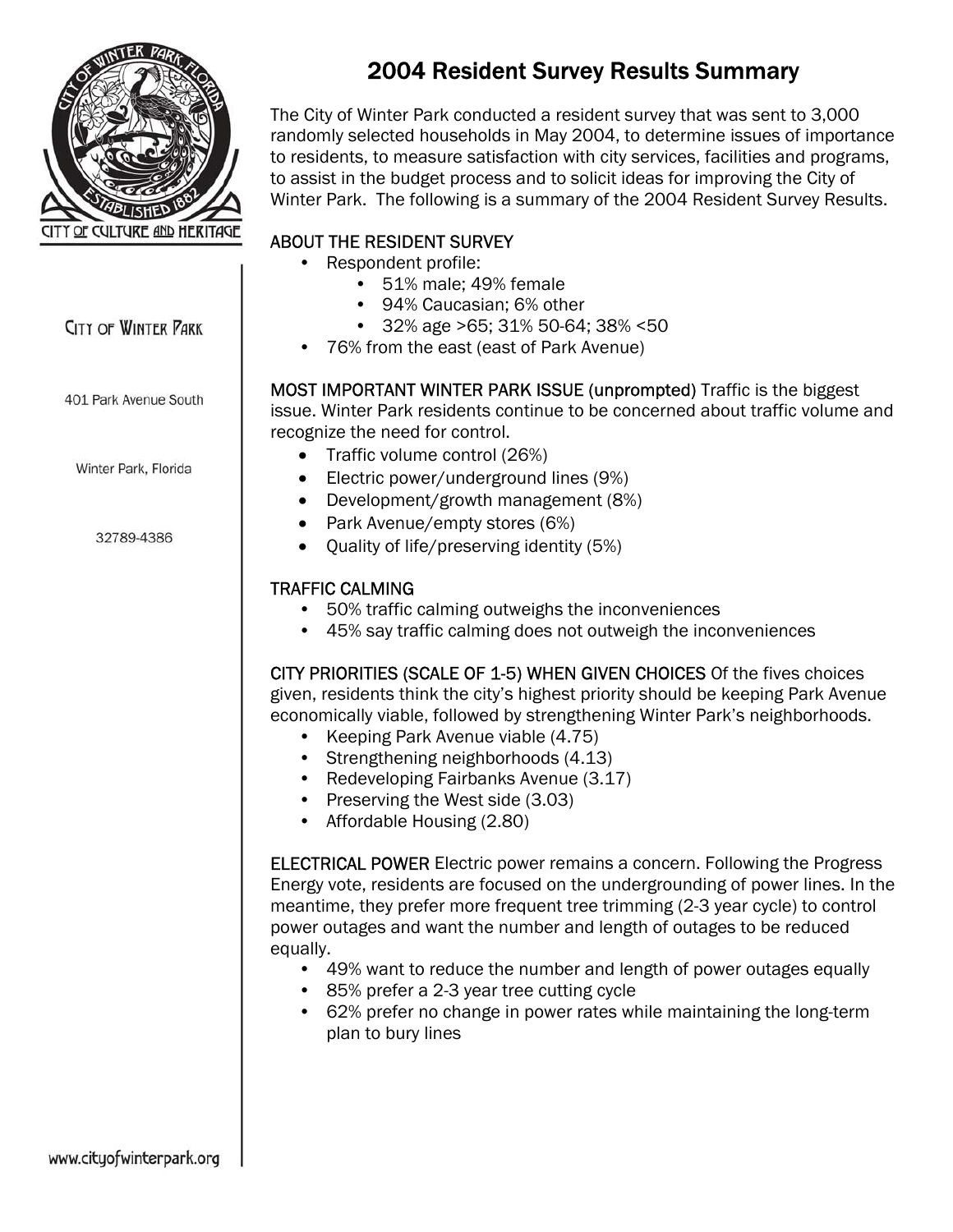POLICE/FIRE SERVICES More police/fire services are important to some. Approximately one-fourth of residents want additional police, traffic and bicycle patrols, as well as more safety programs (firearms, self-defense, first aid courses).

- 33% increased police patrols
- 28% more traffic patrols
- 25% increased bike patrols
- 25% more community programs

SIZE OF HOMES Size of homes is somewhat of an issue. One-third of residents think that Winter Park's homes are too large, while one-fifth have no opinion.

- 38% size just right
- 32% homes too large
- 9% could be larger

LAKE ACCESS Lake access is a split issue

• Four in 10 (40%) residents feel there is adequate public access to Winter Park's lakes, but another one-third do not.

SUPPORT FOR MILLAGE INCREASE Just over half (51%) of survey respondents would support the millage increase to accomplish one or more of the following given choices:

- To upgrade streets (next 10 years)
- For Parks & Rec. facility maintenance and improvements
- For public safety enhancements
- For right-of-way tree trimming

INVESTMENT OF CRA FUNDS Invest CRA funds in capital development. Half of residents want CRA funds to go more to capital development compared with 15 percent who want more to go to social programs.

- 54% more than half of the CRA money should be vested in capital development
- 15% more than half should be invested in social development
- One in four (26%) split evenly

PARKS AND RECREATION PARKS/FACILITIES VISITED City parks are well used. Residents visit many of Winter Park's recreation facilities, with the Farmers' Market, Cady Way Park, and Showalter Field being the most popular.

- Facilities most visited
	- Farmers' Market
	- Cady Way Park
	- Showalter Field
- Facilities least visited
	- Azalea Tennis Center
	- Community Center
	- Shady Park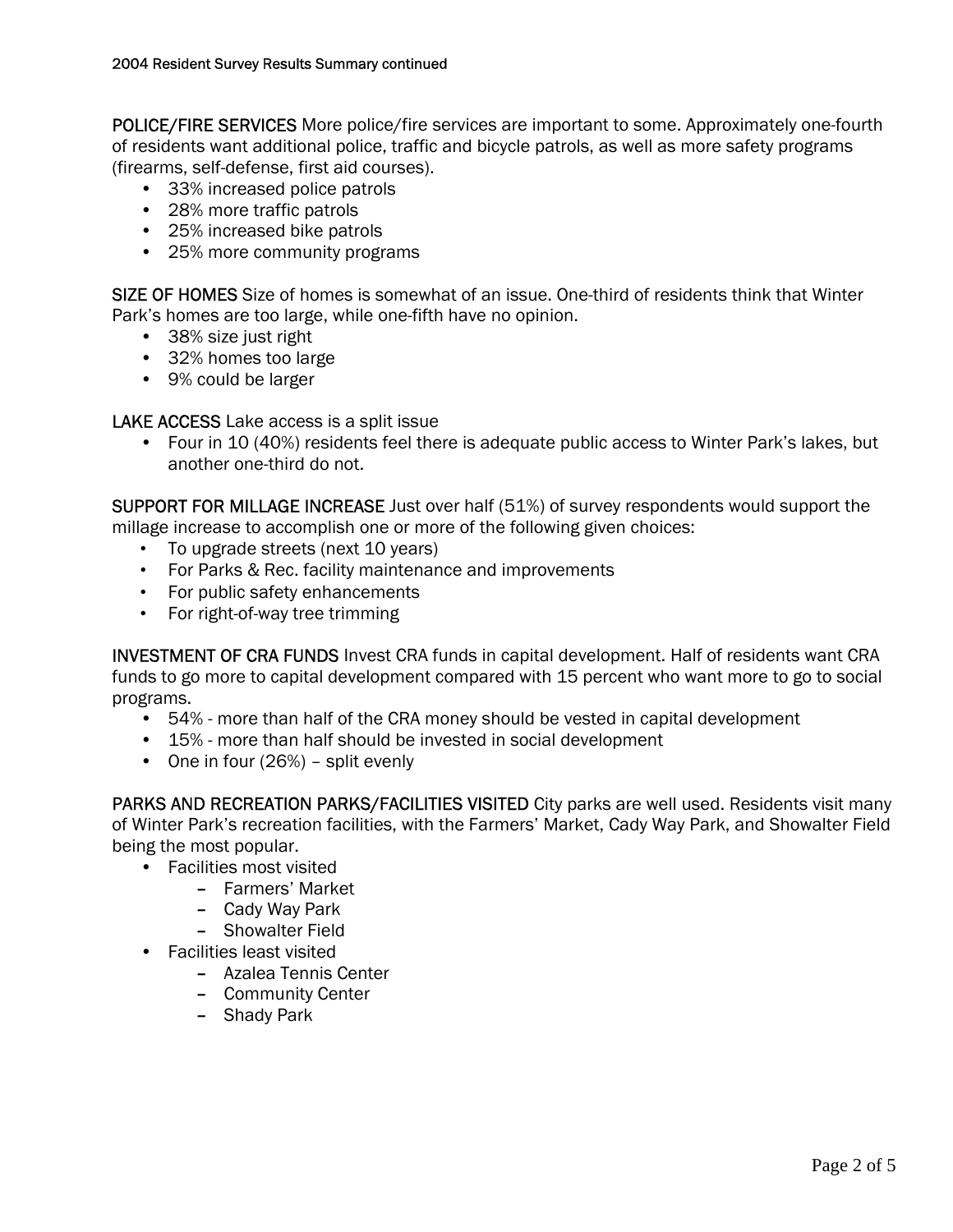PARKS AND RECREATION PROGRAMS Participation in Parks & Recreation programs is limited. Eight in 10 Winter Park residents/families do not participate in city recreation programs. Suggestions for new programs focus on activities for kids and athletic leagues/programs.

- 83% have not participated in listed programs in past 12 months
- Athletic programs most popular
- Adult programs second most popular
- Senior programs third most popular

PARKS AND RECREATION FACILITIES While most residents rate the condition of Winter Park's recreational facilities as excellent or good, Fleet Peeples Park, Mead Garden, and the Community Center received the lowest ratings compared to the others.

- Most facilities rated Excellent or Good
	- Civic Center
	- Farmers' Market
	- Cady Way Park
- Three facilities with the lowest ratings (Fair or Poor) as compared to the others:
	- Fleet Peeples Park
	- Mead Garden
	- Community Center

WINTER PARK EVENTS Existing events are well attended. The Sidewalk Art Festival, Autumn Art Festival, Christmas Parade and Christmas in the Park are the most popular events with Winter Park residents.

- Most attended:
	- Sidewalk Art Festival
	- Autumn Art Festival
	- Christmas Parade
	- Christmas in the Park
- Least Attended:
	- Easter Egg Hunt
	- Unity Heritage Festival
	- CRA Community Fair

POSSIBLE NEW WINTER PARK EVENTS Some new events have potential. A Jazz and Blues Festival, followed by a Flower and Gardening Festival, have the most appeal. One in three residents would like to see a theater similar to the Enzian come to Winter Park.

- Jazz and Blues Festival (50%)
- Flower and Gardening Festival (43%)
- Enzian Theatre (31%)
- Wine Tasting event (26%)
- Other music related and children activities mentioned

SHOPPING FOR NON-NECESSITIES Residents want more shopping options. Residents prefer to shop in Winter Park, but often go elsewhere to find what they are looking for. A replacement store for Jacobson's was frequently mentioned. The most popular shopping areas of Winter Park are Winter Park Village, Park Avenue, and Aloma Avenue. Residents want Park Avenue to remain healthy and would like to see more independently owned stores return.

- 40% shop mostly in Winter Park
- 23% shop in Winter Park half the time and half the time outside of Winter Park
- 31% shop more frequently or always outside of Winter Park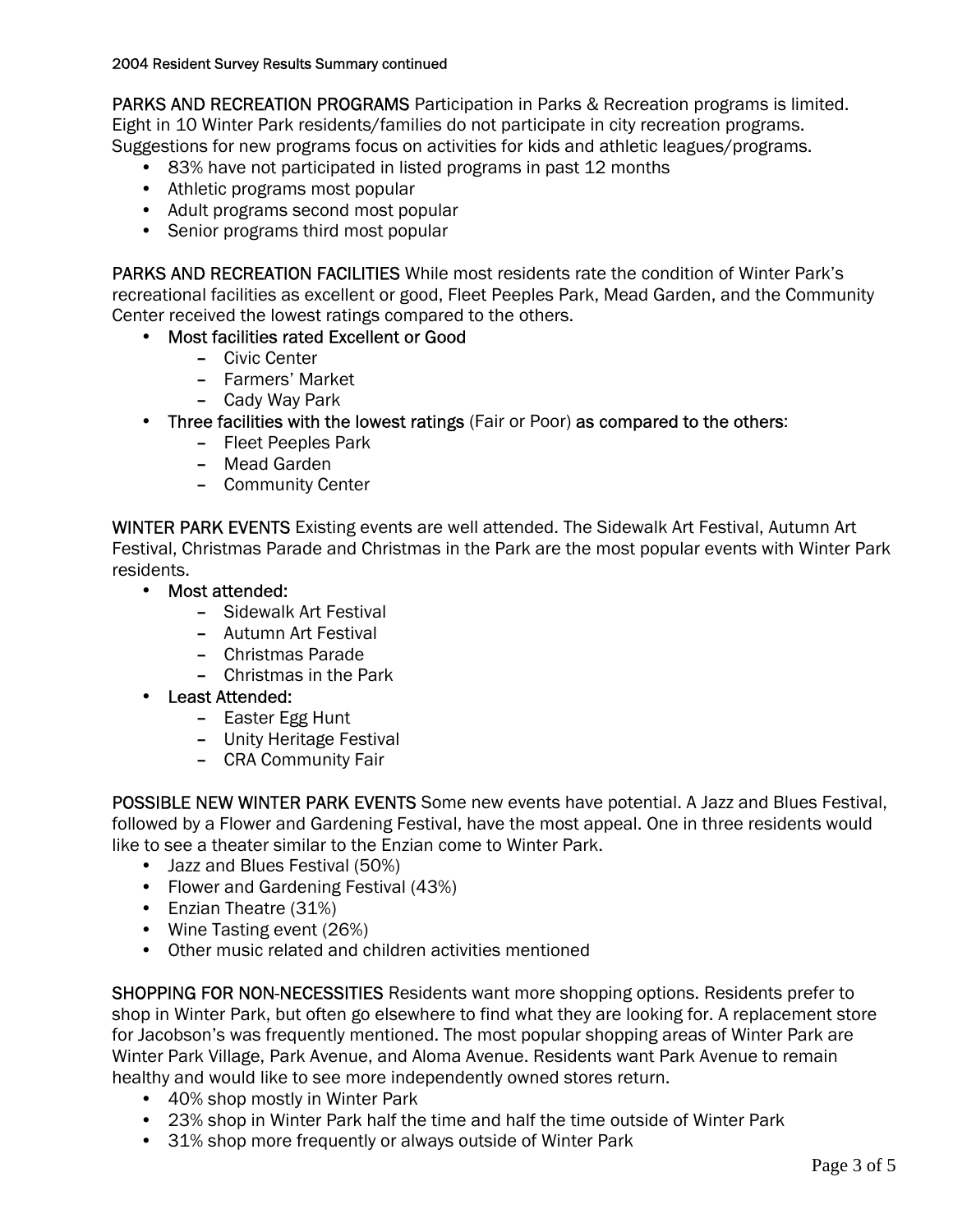#### SHOPPING AREAS MOST FREQUENTED

- In the past 30 days:
	- Winter Park Village
	- Park Avenue
	- Aloma (Lakemont to State Road 436)

NEW SHOPPING, DINING, ENTERTAINMENT? New restaurants/entertainment venues are on the wish list. Residents would like to see more dining options in Winter Park, particularly ones with outdoor seating and music. The most frequent requests for additional entertainment include music/concerts (primarily Jazz) and an Enzian-type theater.

- Many suggestions focused on Park Avenue and Central Park
	- Department and grocery stores
	- Upscale dining, lakefront dining
	- More restaurants
	- More theatres (movie/plays)
	- Music venues

CITY DEPARTMENTS/DIVISIONS Half of respondents have visited a Winter Park department or division in the past year.

- Most visited in past 12 months
	- Utility Billing
	- City Hall (general)
	- Permitting
- Nearly half (46%) have not visited a city department/division in the past year

QUALITY OF SERVICE Service could be improved in some city departments. The quality of service for most departments is highly rated.

- Departments/Divisions that received the most Fair to Poor ratings when compared to other departments are:
	- Public Works (31%)
	- Planning and Community Development (29%)
	- Code Enforcement (26%)
	- Permitting (25%)

COMMUNICATION TOOLS City communication tools are well received. Residents are pleased with the city's communication efforts. The redesigned *Winter Park Update* newsletter is liked and well read. Most residents prefer receiving the newsletter and other mail-delivered communication.

- 8 out of 10 (85%) think the city is doing an excellent or good job keeping them informed
- Most regularly used communication tools are the:
	- *Winter Park Update* (78%)
	- Calendar of Events (63%)
	- Utility Bill Inserts (61%)